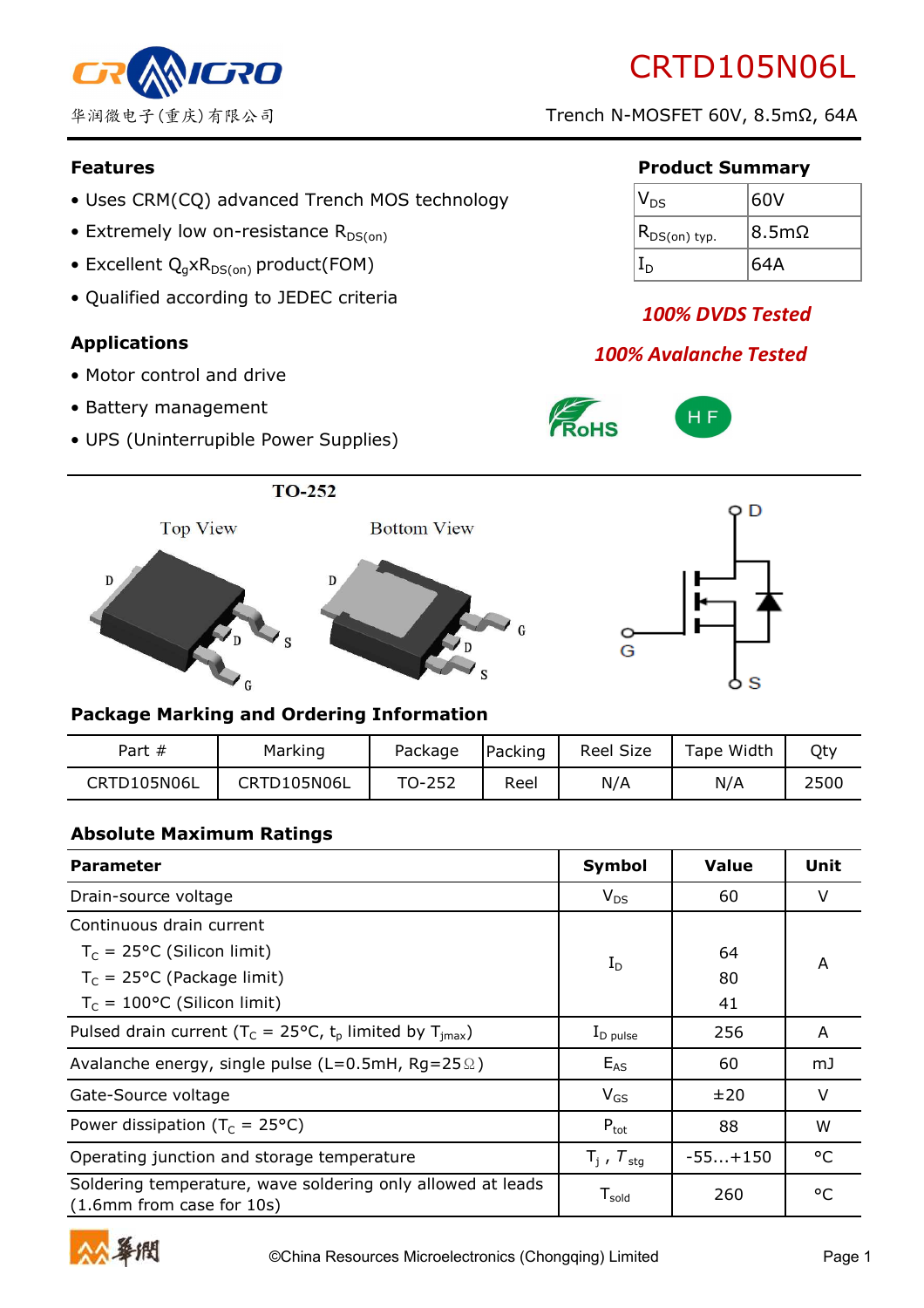

#### **Thermal Resistance**

| <b>Parameter</b>                                       | <b>Symbol</b>                | Max  | Unit |
|--------------------------------------------------------|------------------------------|------|------|
| Thermal resistance, junction $-$ case.                 | $\mathsf{R}_{\mathsf{thJC}}$ | 1.42 | °C/W |
| Thermal resistance, junction - ambient(min. footprint) | $R_{thJA}$ *                 | 105  |      |

# **Electrical Characteristic (at Tj = 25 °C, unless otherwise specified)**

| <b>Parameter</b>                    | Symbol             | <b>Value</b>             |                                  |                              | <b>Unit</b> | <b>Test Condition</b>                                                                                                    |  |
|-------------------------------------|--------------------|--------------------------|----------------------------------|------------------------------|-------------|--------------------------------------------------------------------------------------------------------------------------|--|
|                                     |                    | min.                     | typ.                             | max.                         |             |                                                                                                                          |  |
| <b>Static Characteristic</b>        |                    |                          |                                  |                              |             |                                                                                                                          |  |
| Drain-source breakdown<br>voltage   | BV <sub>DSS</sub>  | 60                       |                                  |                              | $\vee$      | $V_{GS} = 0V$ , I <sub>D</sub> =250uA                                                                                    |  |
| Gate threshold voltage              | $V_{GS(th)}$       | 1.3                      | 1.8                              | 2.3                          | $\vee$      | $V_{DS} = V_{GS}I_D = 250uA$                                                                                             |  |
| Zero gate voltage drain<br>current  | $I_{DSS}$          |                          | 0.02<br>$\overline{\phantom{a}}$ | $\mathbf{1}$<br>100          | μA          | $V_{DS} = 60V, V_{GS} = 0V$<br>$T_i = 25^{\circ}C$<br>$T_i = 150$ °C                                                     |  |
| Gate-source leakage<br>current      | $I_{GSS}$          |                          | ±10                              | ±100                         | nA          | $V_{GS} = \pm 20V, V_{DS} = 0V$                                                                                          |  |
| Drain-source on-state<br>resistance | $R_{DS(on)}$       |                          | 8.5<br>16.7<br>10.5              | 10.5<br>20.5<br>12.5         | $m\Omega$   | $V_{GS} = 10V$ , I <sub>D</sub> =30A,<br>$T_i = 25^{\circ}C$<br>$T_i = 150$ °C<br>$V_{GS} = 4.5V$ , I <sub>D</sub> =25A, |  |
| Transconductance                    | $g_{fs}$           |                          | 65                               | $\overline{\phantom{a}}$     | S           | $V_{DS} = 5V$ , $I_D = 30A$                                                                                              |  |
| <b>Dynamic Characteristic</b>       |                    |                          |                                  |                              |             |                                                                                                                          |  |
| Input Capacitance                   | $C_{\mathsf{iss}}$ | $\overline{\phantom{0}}$ | 1940                             | $\overline{\phantom{a}}$     |             | $V_{GS} = 0V$ , $V_{DS} = 30V$ ,<br>$f = 1$ MHz                                                                          |  |
| <b>Output Capacitance</b>           | $C_{\rm{oss}}$     | $\overline{\phantom{0}}$ | 197                              | $\overline{\phantom{a}}$     | pF          |                                                                                                                          |  |
| Reverse Transfer<br>Capacitance     | $C_{\mathsf{rss}}$ | -                        | 142                              | $\qquad \qquad \blacksquare$ |             |                                                                                                                          |  |
| <b>Gate Total Charge</b>            | $Q_{G}$            | $\overline{\phantom{0}}$ | 45                               | $\overline{\phantom{a}}$     |             | $V_{GS} = 10V$ , $V_{DS} = 30V$ ,<br>$I_D = 30A$ , f=1MHz                                                                |  |
| Gate-Source charge                  | $Q_{gs}$           |                          | 9                                | $\overline{\phantom{a}}$     | nC          |                                                                                                                          |  |
| Gate-Drain charge                   | $Q_{\sf gd}$       |                          | 13                               |                              |             |                                                                                                                          |  |
| Turn-on delay time                  | $t_{d(on)}$        | $\overline{\phantom{0}}$ | 10                               | $\overline{\phantom{0}}$     |             | $V_{GS} = 10V$ , $V_{DD} = 30V$ ,<br>$R_{Gext} = 2.7 \Omega$ , I <sub>D</sub> =30A                                       |  |
| Rise time                           | $t_{r}$            | $\overline{\phantom{0}}$ | 50                               |                              |             |                                                                                                                          |  |
| Turn-off delay time                 | $t_{d(off)}$       | $\overline{\phantom{0}}$ | 30                               | $\overline{\phantom{a}}$     | ns          |                                                                                                                          |  |
| Fall time                           | $t_{\rm f}$        | -                        | 72                               | -                            |             |                                                                                                                          |  |
| Gate resistance                     | $R_G$              |                          | 1.2                              |                              | Ω           | $V_{GS}$ =0V, $V_{DS}$ =0V,<br>$f = 1$ MHz                                                                               |  |

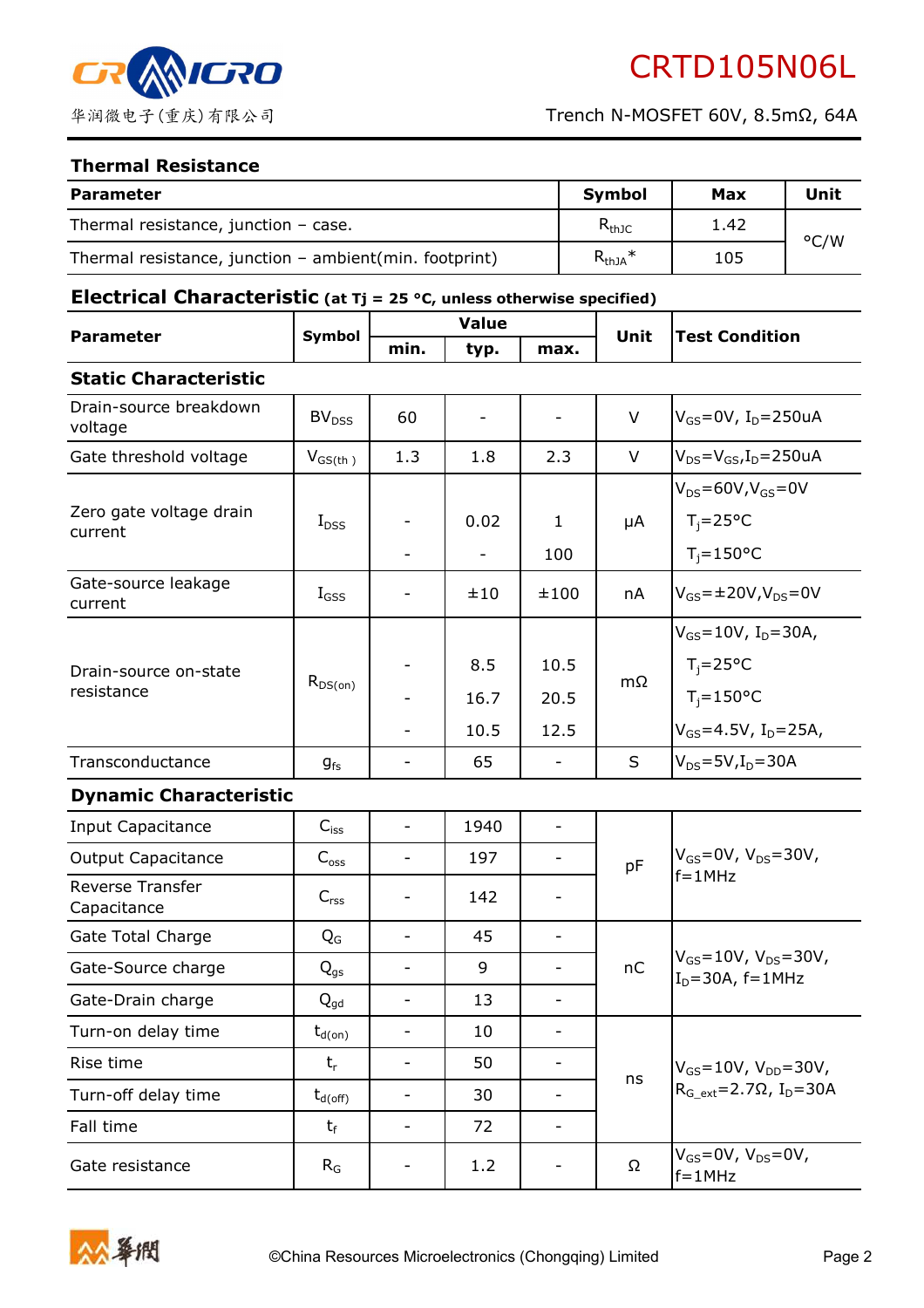

### **Body Diode Characteristic**

| <b>Parameter</b>                                | Symbol   | <b>Value</b> |      |      | Unit | <b>Test Condition</b>             |
|-------------------------------------------------|----------|--------------|------|------|------|-----------------------------------|
|                                                 |          | min.         | typ. | max. |      |                                   |
| Body Diode Forward<br>Voltage                   | $V_{SD}$ |              | 0.8  | 1.3  | V    | $V_{GS}$ =0V,I <sub>SD</sub> =30A |
| Body Diode Continuous<br><b>Forward Current</b> | $I_S$    |              |      | 63   | A    | $TC = 25^{\circ}C$                |
| Body Diode Reverse<br>Recovery Time             | $t_{rr}$ |              | 21   | ۰    | ns   | $I_F = 30A$ , dI/dt=100A/ $\mu$   |
| Body Diode Reverse<br>Recovery Charge           | $Q_{rr}$ |              | 17   | -    | nC   | s                                 |

\*The value of  $R_{thJA}$  is measured by placing the device in a still air box which is one cubic foot.

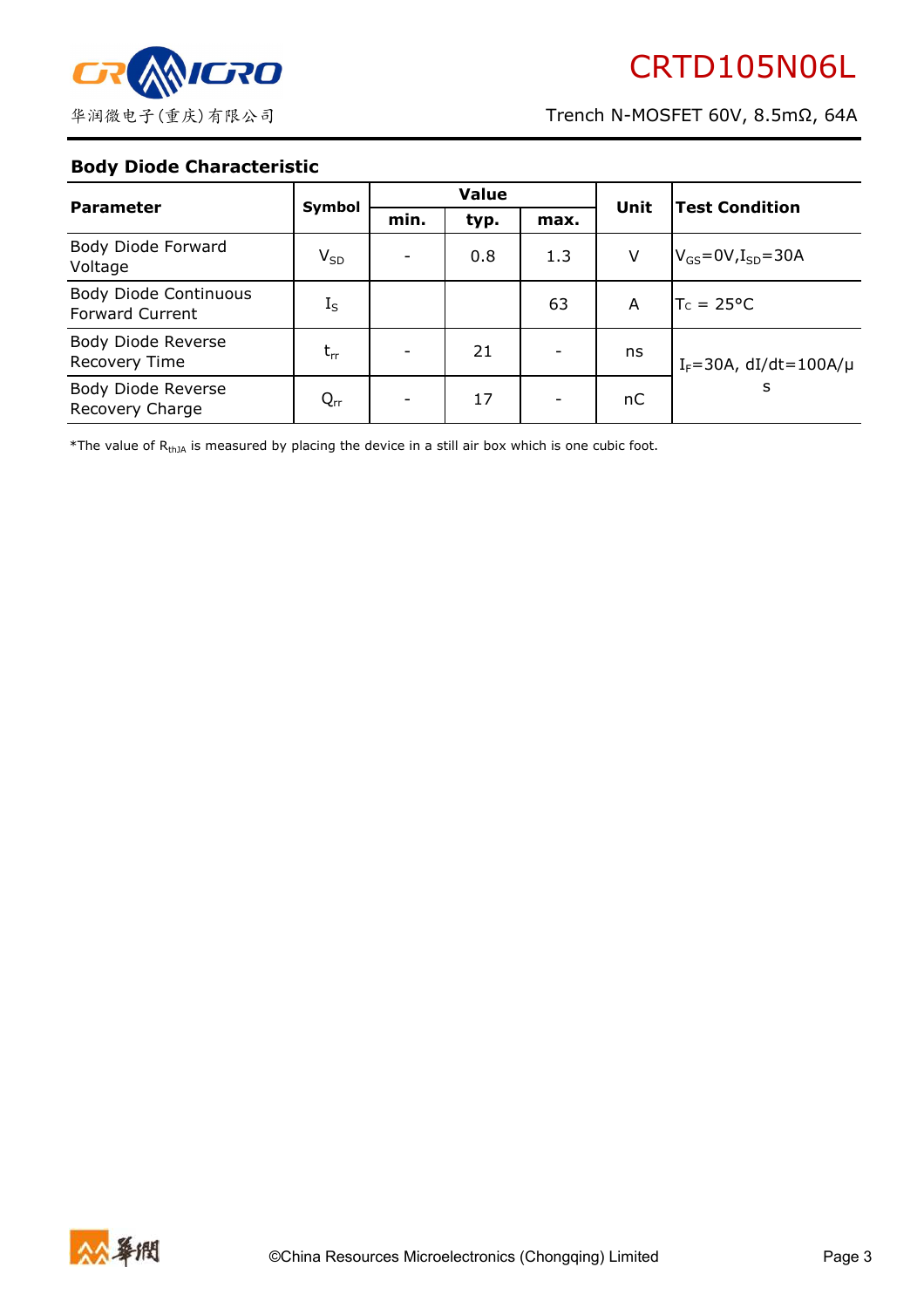

# **Typical Performance Characteristics**



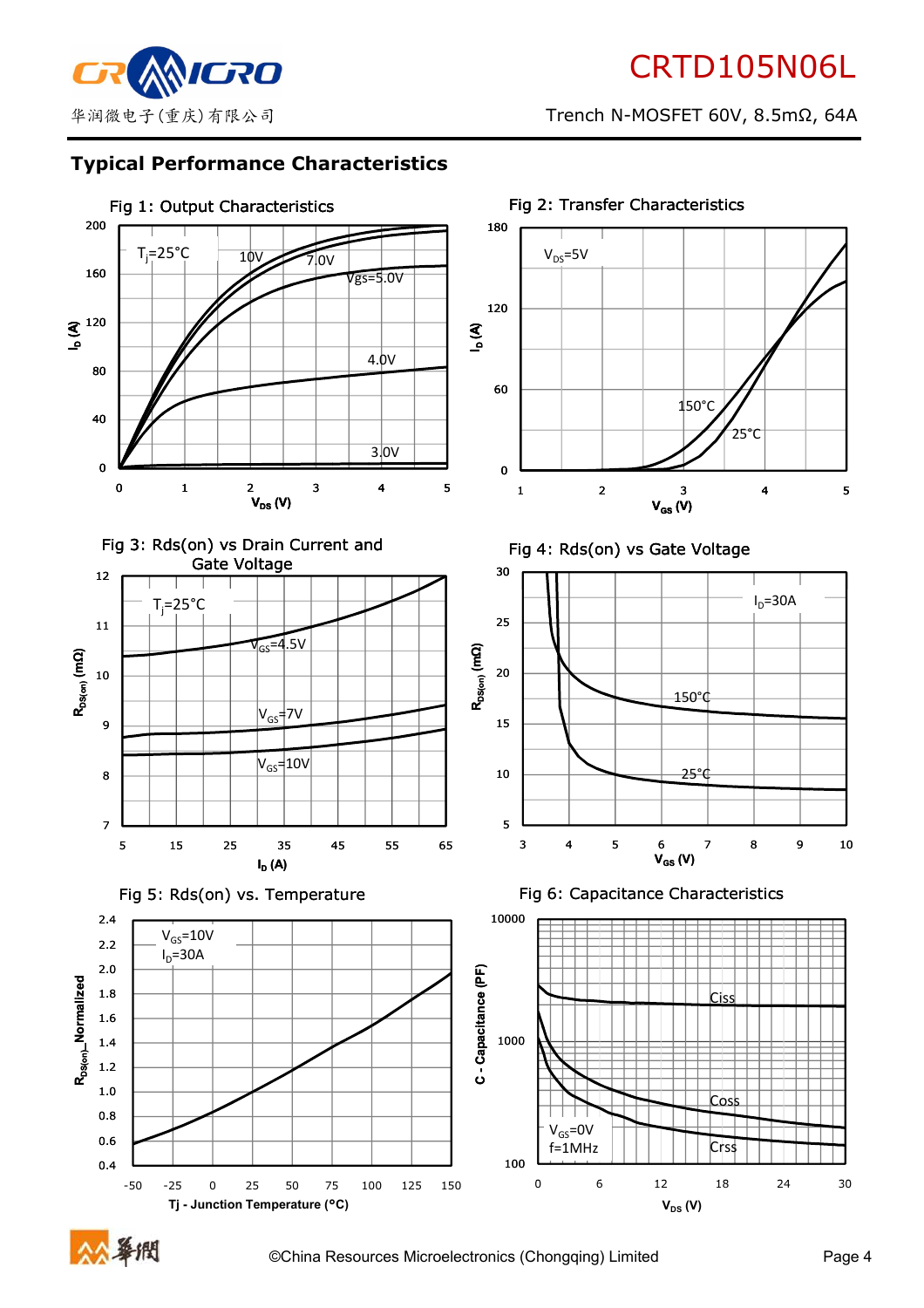

# CRTD105N06L

华润微电子(重庆)有限公司 Trench N-MOSFET 60V, 8.5mΩ, 64A



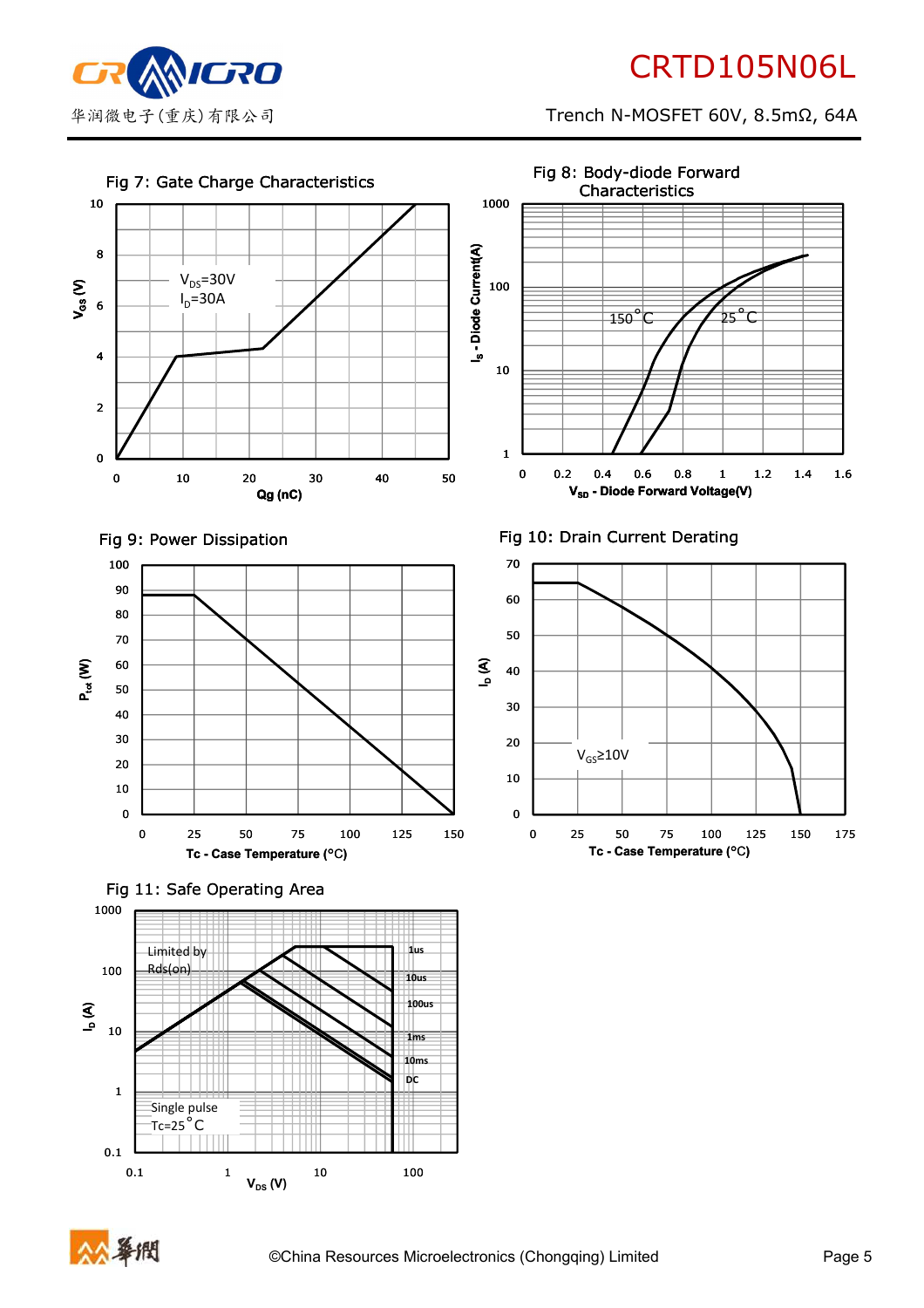

#### Fig 12: Max. Transient Thermal Impedance



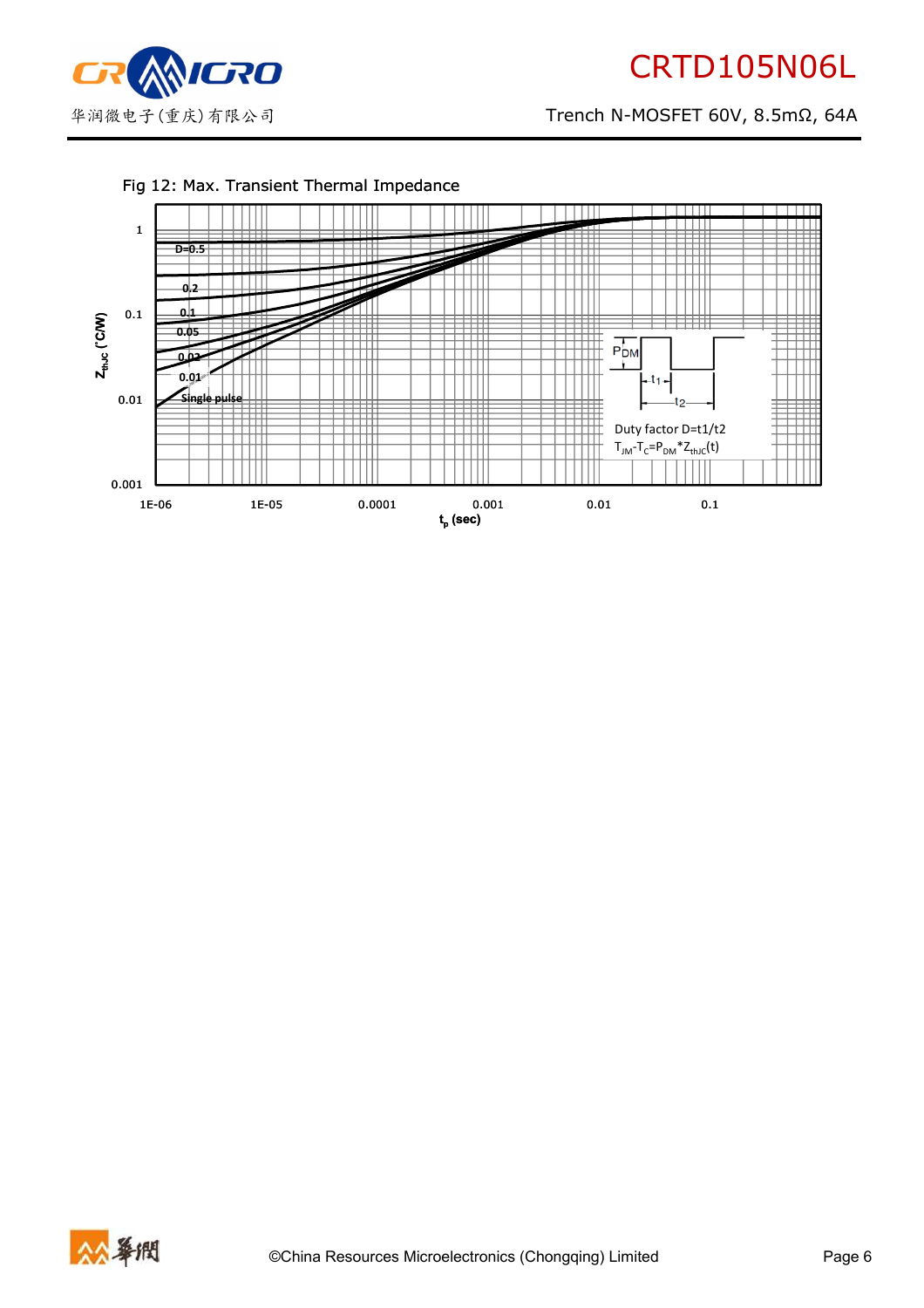90%

10%

华润微电子(重庆)有限公司 Trench N-MOSFET 60V, 8.5mΩ, 64A



# **Test Circuit & Waveform**





Resistive Switching Test Circuit & Waveforms



#### Unclamped Inductive Switching (UIS) Test Circuit & Waveforms











Vdd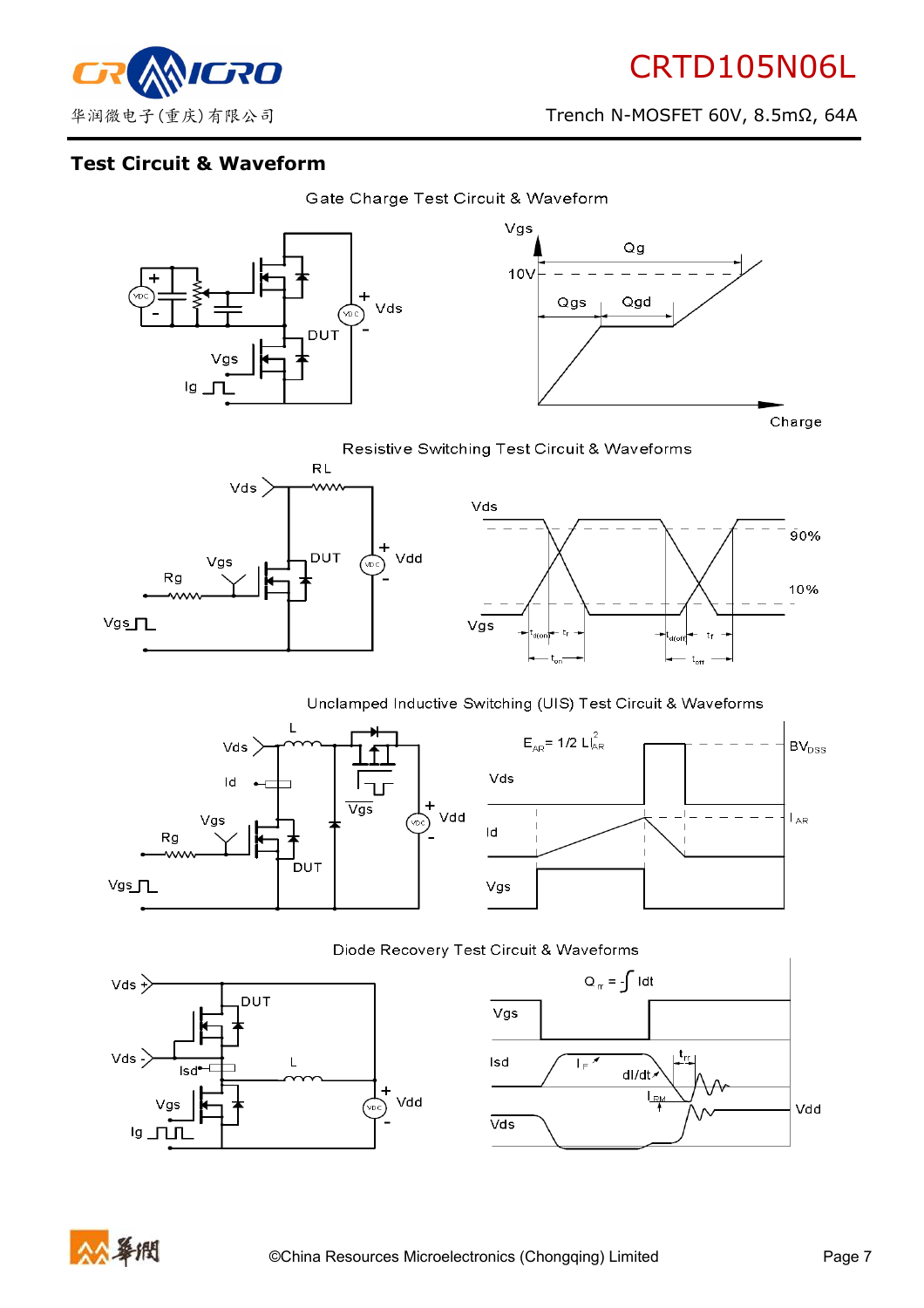

# **Package Outline: TO-252-3L**



|                | <b>Dimensions In Millimeters</b> |       | <b>Dimensions In Inches</b> |       |  |
|----------------|----------------------------------|-------|-----------------------------|-------|--|
| Symbol         | Min.                             | Max.  | Min.                        | Max.  |  |
| A              | 2.15                             | 2.45  | 0.085                       | 0.096 |  |
| A1             | 0.00                             | 0.15  | 0.000                       | 0.006 |  |
| A2             | 0.76                             | 1.36  | 0.030                       | 0.054 |  |
| b              | 0.60                             | 0.91  | 0.024                       | 0.036 |  |
| b1             | 0.65                             | 1.15  | 0.026                       | 0.045 |  |
| b <sub>2</sub> | 5.00                             | 5.64  | 0.197                       | 0.222 |  |
| $\mathsf{C}$   | 0.45                             | 0.61  | 0.018                       | 0.024 |  |
| c1             | 0.36                             | 0.66  | 0.014                       | 0.026 |  |
| D              | 5.80                             | 6.30  | 0.228                       | 0.248 |  |
| D1             | 5.00                             | 6.00  | 0.197                       | 0.236 |  |
| e              | 2.29 BSC.                        |       | 0.090 BSC.                  |       |  |
| E.             | 6.30                             | 6.90  | 0.248                       | 0.272 |  |
| E <sub>1</sub> | 4.55                             | 5.30  | 0.179                       | 0.209 |  |
| H              | 9.40                             | 10.48 | 0.370                       | 0.413 |  |
| Г              | 1.18                             | 1.70  | 0.046                       | 0.067 |  |
| L1             | 2.92 REF                         |       | 0.115 REF                   |       |  |
| L2             | 0.36                             | 0.66  | 0.014                       | 0.026 |  |
| L3             | 0.72                             | 1.35  | 0.028                       | 0.053 |  |
| L4             | 0.60                             | 1.20  | 0.024                       | 0.047 |  |